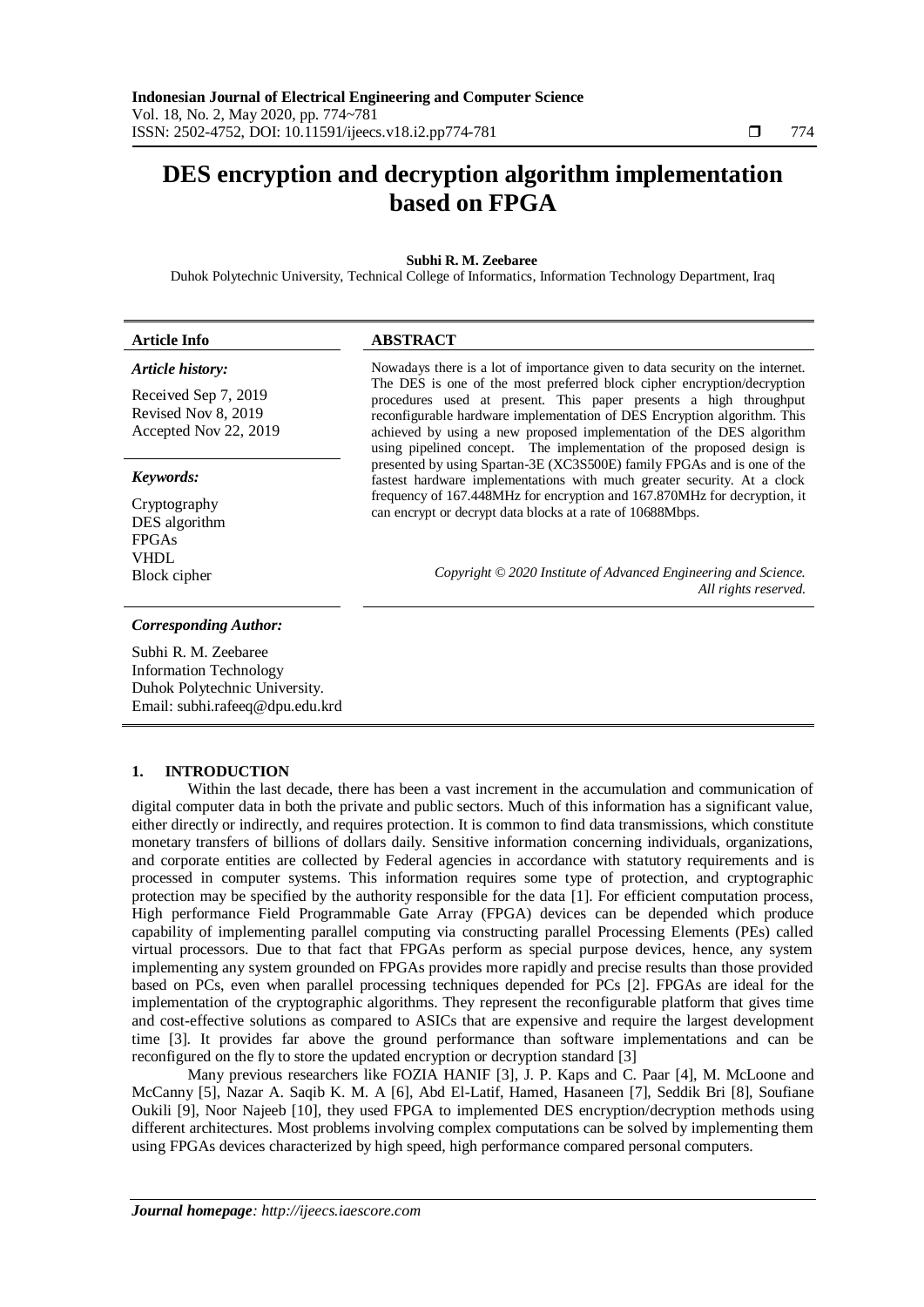An FPGA implementation of efficient image encryption algorithm using a chaotic map has been proposed proposed by [11]. The Failed Path Fixes technique proposed by [12] to reduce the timing violation in the FPGA prototyped design. Ooe [13] proposed a system uses an FPGA home hub as its local analytic engine with an IoT platform to store the sensory data. The architecture of the Hybrid Multilayered Perceptron HMLP neural network for implementation on FPGA is proposed by [14]. An automatic car parking system using FPGA based on emergency conditions was proposed by [15] to detect the driver's condition and perform specific tasks. Several Public Key Cryptography (PKC) algorithms based on the perspective of researchers" effort invented in the last four decades addressed by [16]. Cryptographic hashing method using for secure and similarity detection in distributed cloud data been explained by [17]. A first quantum alternative of the scheme Key-Policy Attribute Based Encryption proposed by [18], where the information, the encryption/decryption key, and the attributes are made of qutrits. The concept of distributed Searchable Asymmetric Encryption (SAE) introduced by [19], which is useful for security and can enable search operations on encrypted data. Dynamic crypto processor used for selected symmetric key cryptographic ciphers depended by [20], and provided an implementation of 16bit cryptographic processor that performs logical and arithmetic operations, and key expansion operation on FPGA. The quantitative analysis and comparison of some symmetric key cryptographic ciphers (DES, 3DES, AES, Blowfish, RC5, and RC6) provided by [21]. An efficient protocol produced by [22] that assures the confidentiality of the RFID system by encrypting the messages communicated between tags and readers and the freshness of the messages by using pseudorandom number generator.

In this paper, DES encryption/decryption algorithms were implemented using FPGA devices. The use of these devices greatly reduced the time required to encrypt or decrypt secure information. The rest of this paper is organized as follows. Section 2 mentions DES encryption /decryption algorithms. Section 3 explains organization of the proposed system in details. Section 4 illustrates Implementation Results. Section 5 presents the conclusion.

# **2. RESEARCH METHOD**

This section deals with the depended methodology to illustrate the semaphores of the algorithms relate to the proposed system. In addition, the architectures of the proposed system will be explained.

#### **a. Data Encryption Standard (DES)**

The most widely used encryption scheme is based on the Data Encryption Standard (DES) adopted in 1977 by the National Bureau of Standards, now the National Institute of Standards and Technology (NIST), as Federal Information Processing Standard 46 (FIPS PUB 46). For DES, data are encrypted in 64 bit blocks using a 56-bit key. The algorithm transforms 64-bit input in a series of steps into a 64-bit output shown in Figure 1. The same steps, with the same key, are used to reverse the encryption [23].



Figure1. Encryption and Decryption with DES [23]

### **b. DES Encryption**

The encryption process is made of two permutations (P-boxes), which I call initial and final permutations, and sixteen Feistel rounds [24, 25]. The overall scheme for DES encryption is illustrated in Figure 2. As with any encryption scheme, there are two inputs to the encryption function: the plaintext to be encrypted and the key. In this case, the plaintext must be 64 bits in length and the key is 56 bits in length [23].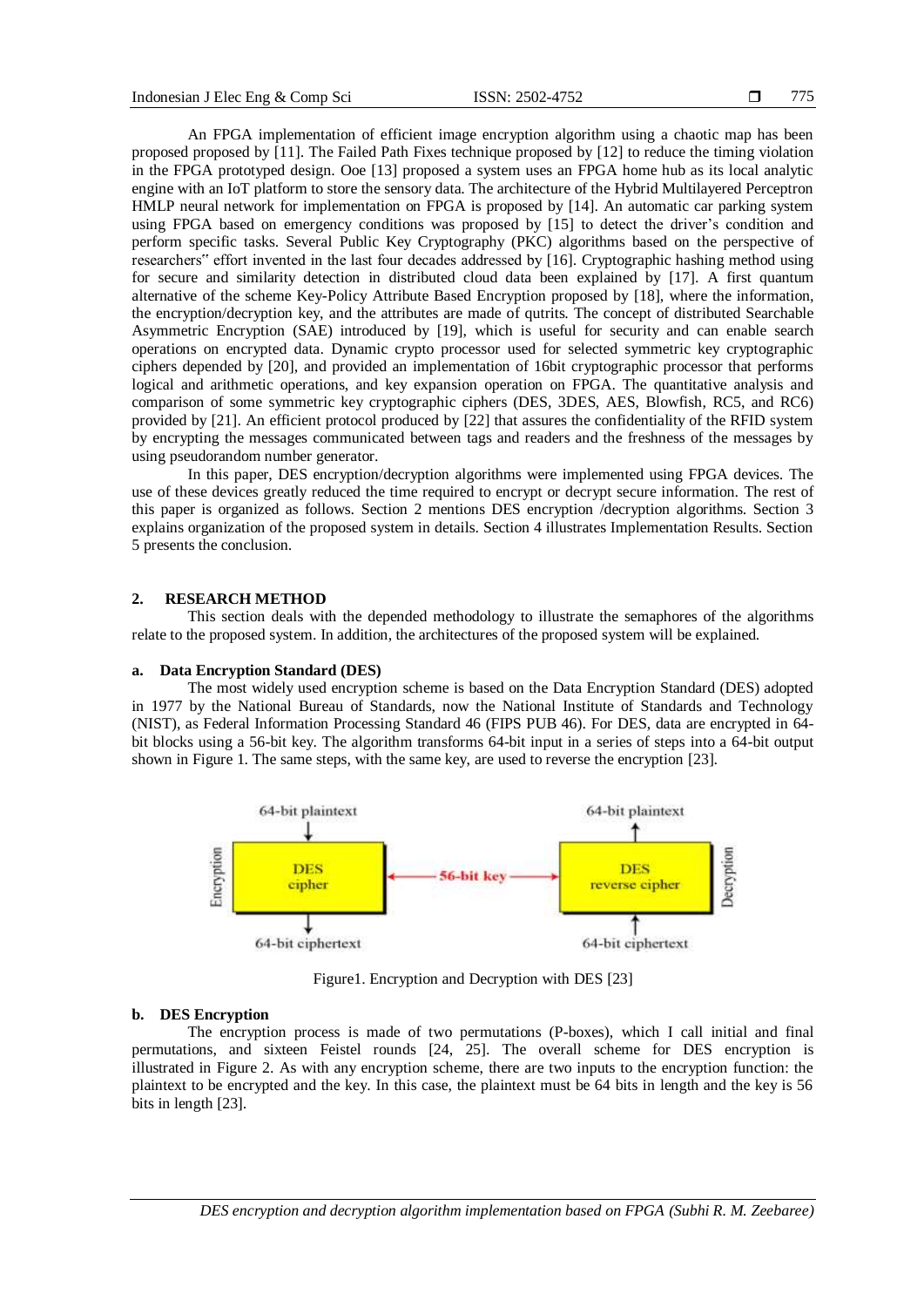

Figure 2. General Structure of DES [24]

# **c. DES Decryption**

As with any Feistel cipher, decryption uses the same algorithm as encryption, except that the application of the subkeys is reversed [23].



Figure 3. DES Cipher and Reverse Cipher for the first approach [24]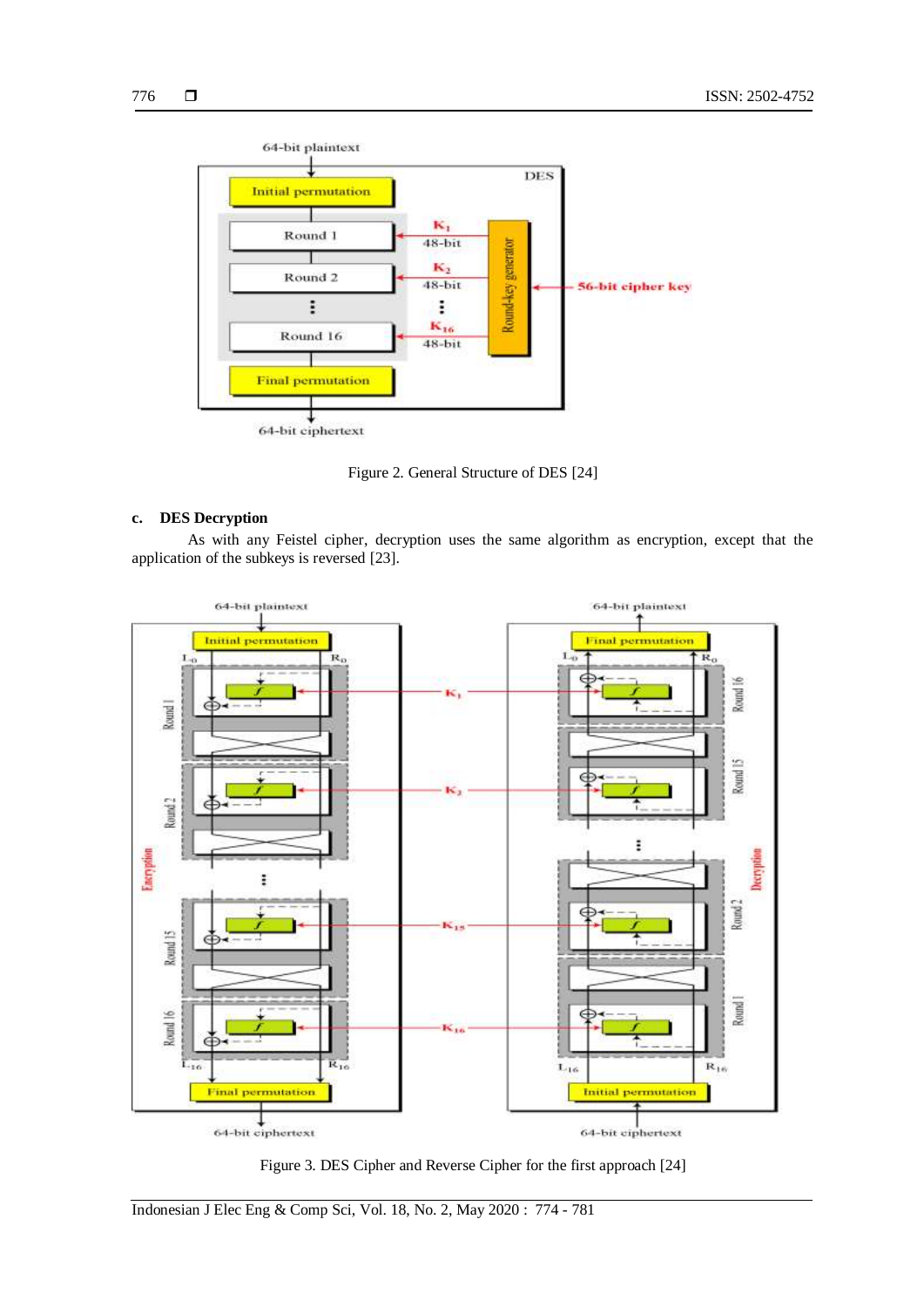## **d. Organization of the Proposed Systems**

DES encryption and decryption algorithm used as a case study to carry out the codeencrypt/decrypt process using FPGA devices. The goal of using these devices is to greatly reduce the time required to break the code of the above algorithm.

# **e. Encryption Algorithm Architecture**

DES encryption algorithm was built within the FPGA device to encrypt any given plain text. The system consists of one FPGA with one encryption algorithm designed as pipeline fashioned consists of sixteen stages, the first stage was used to generate C0, D0 TO C16, D16 and L0, R0.

The maximum frequency can be achieved is (167.44MHz), It means that the maximum time required to encrypt any given plain text using this algorithm is (1/167.44MHz= 5.972 nanosecond).

# **a) Related diagrams forr encryption algorithm**

The encryption algorithm block diagram Shown in Figure 4 and the simulation process of encryption algorithm is shown in Figure 5. The timing summery in synthesis report which the maximum frequency shown in Figure 6. Table 1 illustrates the resources for the required design.

| key_s(63.0) | cipher(630)                   |
|-------------|-------------------------------|
|             | $c$ <sup>1</sup> k_no $(7:0)$ |
| <b>cik</b>  | plain(63.0)                   |

Figure 4. Encryption Algorithm Block Diagram

| <b>Current Simulation</b><br>Time: 1000 nn |                          | 209.0 ns<br>$300$ ns<br>$200$ ns<br>100 rts<br>$Dn\pi$ | $500 \text{ na}$<br>400 ns. | 600 ms<br>$700$ ns  | 800 ns<br>900 ns     |
|--------------------------------------------|--------------------------|--------------------------------------------------------|-----------------------------|---------------------|----------------------|
| <b>ALLIE CITY</b>                          |                          |                                                        |                             |                     |                      |
| <b>B @4</b> Etk., no(7.0)                  | ---<br>255               |                                                        |                             |                     |                      |
| <b>日 导气</b> 时间内(63.0)                      | T.                       | *******************                                    |                             | 6410123456799ABCDEF |                      |
| <b>El Steven(63:0)</b>                     | ъ.                       | 4310                                                   |                             | 4412020042502100702 |                      |
| <b>0 84 cronor[63.0]</b>                   | $\mathbf{6}$             | 5470 0 0 0 0 0 0 0 0 0 0 0 0 0 0 0 0                   | 54710000000000000000        | 0470404015555915455 | OUTLIGHTERED TOETHER |
| o period                                   | 12                       |                                                        | 200000000                   |                     |                      |
| of duty_cycle                              | <b>STATISTICS</b><br>0.5 |                                                        | 0.6                         |                     |                      |
| off offset                                 |                          |                                                        | 100000000                   |                     |                      |
|                                            |                          |                                                        |                             |                     |                      |

A: Encryption process at clock 0H

| <b>Current Simulation</b><br>Time: 4000 ns |                        | 2000 hs  | 3100 ns<br>3200 ns  | an 00EE | 3400 ns             | $3500$ risk | 3600 ns                    | ,,,,,,,,,,,<br>3703 ns<br>3800 ns | 3900 ns     |
|--------------------------------------------|------------------------|----------|---------------------|---------|---------------------|-------------|----------------------------|-----------------------------------|-------------|
| <b>GIT CIR</b>                             | $\circ$                |          |                     |         |                     |             |                            |                                   |             |
| □ 卷4 CFC no(7.0)                           | 8711                   | nnoo     | 3316                |         | <b>BTIOF</b>        |             | 89110                      | 281111                            | $-0.11$     |
| <b>¤ @4ptain(63.0)</b>                     | e                      |          |                     |         |                     |             | <b>BAROTES45678BARCOUP</b> |                                   |             |
| <b>B SHEW 103.01</b>                       | <b>B</b>               |          |                     |         |                     |             | 6432025042507100702        |                                   |             |
| <b>¤ @4</b> cipher(63.0)                   | ø                      | C0D18A23 | 64706320296932A2699 |         | 6430798A5224847C62B | x           | 6494586920016520548        | BATIAACORCRITIOIRERE              | $-0.413030$ |
| di period                                  | <b>STATISTICS</b><br>в |          |                     |         |                     | 200000000   |                            |                                   |             |
| o duty_cycle                               | 0.5                    |          |                     |         |                     | 0.51        |                            |                                   |             |
| offset                                     | т.                     |          |                     |         |                     | 100000000   |                            |                                   |             |
|                                            |                        |          |                     |         |                     |             |                            |                                   |             |

B: Encryption process at clock 11H

|                                          |      |               |          |  |         |                     |         |  |         |                         |                |         | 9200 S.N.      |  |         |                             |  |         |  |                     |     |
|------------------------------------------|------|---------------|----------|--|---------|---------------------|---------|--|---------|-------------------------|----------------|---------|----------------|--|---------|-----------------------------|--|---------|--|---------------------|-----|
| int Simulation<br>Curre<br>Time: 6000 ns |      |               | 4900 ns. |  | 5000 ns |                     | 5100 ns |  | 6200 ns |                         |                | 5300 ns |                |  | 5400 ns |                             |  | 6600 ns |  | 6600 ns             | 670 |
| <b>ALL</b> CIN                           |      |               |          |  |         |                     |         |  |         |                         |                |         |                |  |         |                             |  |         |  |                     |     |
| <b>四 导电</b> (H, no[7.0]                  | 0710 | <b>IPh 10</b> |          |  | 41117   |                     |         |  | 01110   |                         |                |         |                |  | 187510. |                             |  |         |  | <b>BDIA</b>         |     |
| <b>B S</b> (plain(63.0)                  | G.   |               |          |  |         |                     |         |  |         | 6490123466769ABCCEF     |                |         |                |  |         |                             |  |         |  |                     |     |
| <b>Ⅲ 图4</b> key_s[63:0]                  | G.   |               |          |  |         |                     |         |  |         |                         | <b>B471202</b> |         | 0 12502 100702 |  |         |                             |  |         |  |                     |     |
| m @4 ciphor(63.0)                        | m.   | 2410010100    |          |  |         | 6453081810107500064 |         |  |         | GATHER JESOPHER 4AF0240 |                |         |                |  |         | 04/05/02/2002/09 1403106 96 |  |         |  | 6476413D30671CB32EF |     |
| all period                               | 2.   |               |          |  |         |                     |         |  |         |                         |                |         | $-300/000000$  |  |         |                             |  |         |  |                     |     |
| off duty_cycle                           | 0.5  |               |          |  |         |                     |         |  |         |                         |                |         |                |  |         |                             |  |         |  |                     |     |
| <b>ST</b> offnet                         | u.   |               |          |  |         |                     |         |  |         |                         |                |         | 100 100000     |  |         |                             |  |         |  |                     |     |
|                                          |      |               |          |  |         |                     |         |  |         |                         |                |         |                |  |         |                             |  |         |  |                     |     |
|                                          |      |               |          |  |         |                     |         |  |         |                         |                |         |                |  |         |                             |  |         |  |                     |     |

C: Encryption process at clock 19H



*DES encryption and decryption algorithm implementation based on FPGA (Subhi R. M. Zeebaree)*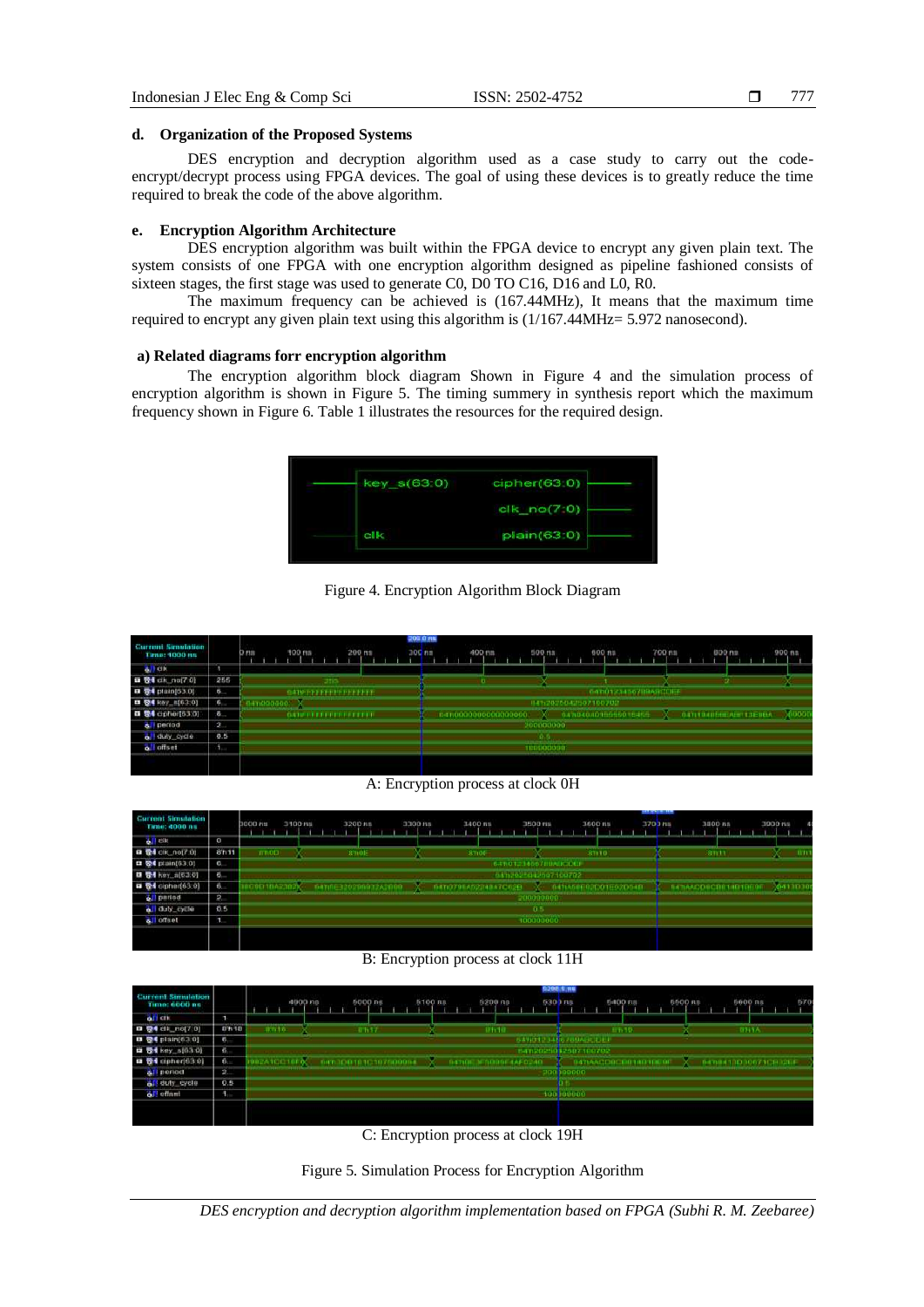**Clk:** The clk signal is fed into all 16 stages and plaintext queue and ciphertext queue. It is used to synchronize the events of the system and has a frequency of about (167.44 MHz).

**Plain (63 downto 0):** These Data lines are fed into the system represented by 64-Bit and are represented by the plaintext encrypted unknown key. The Plain text is saved into 2D array of signals (8 blocksx56 bits) (vectors: (0 to 7) (55 downto 0)).

**Cipher (63 downto 0):** These are 64-Bit lines is output from last stage (stage 17).

**Clk\_no (7 downto 0):** It is a signal used to display the block number in the simulation process.

**key\_s (63 downto 0):** Through these lines, the key was entered to the system to encrypt plaintext.

When the system was tested the plaintext was 8 blocks, So it needs 17 clock cycles (11H in Hexa) to encrypt the first plaintext and obtain the first ciphertext block, and the second plaintext will be encrypted after clock 18, and the first will be repeated after (17+8) 25 (19H in Hexa) clocks.

```
Timing Summary:
Speed Grade: -4
   Minimum period: 5.972ns (Maximum Frequency: 167.448MHz)<br>Minimum input arrival time before clock: 1.973ns
   Maximum output required time after clock: 4.394ns
   Maximum combinational path delay: No path found
```
#### Figure 6. Timing Summary for Encryption Algorithm

|  |  | Table 1. FPGA Device Utilization Encryption Algorithm |  |
|--|--|-------------------------------------------------------|--|
|  |  |                                                       |  |

| <b>Logic Utilization</b>  | <b>Used</b> | Available | <b>Utilization</b> |
|---------------------------|-------------|-----------|--------------------|
| Number of Slices          | 2143        | 14752     | 14%                |
| Number of Slice Flip Flop | 1160        | 29504     | 3%                 |
| Number of 4 input LUTs    | 3967        | 29504     | 13%                |
| Number of bonded IOBs     | 193         | 250       | 77%                |
| Number of GCLKs           |             | 24        | 4%                 |

# **f. Decryption Algorithm Architecture**

The designing of the DES Decryption algorithm was built within the FPGA device to decrypt any given cipher text. The system consists of one FPGA with one decryption algorithm designed as pipeline fashioned consists of sixteen stages; first stage was used to generate C16, D16 TO C0, D0 and L16, R16. This system uses the same algorithm as encryption, except that the application of the subkeys is reversed.

The maximum frequency can be achieved is (167.870MHz), It means that the maximum time required to encrypt any given plain text using this algorithm is (1/167.870MHz= 5.956 nanosecond).

#### **a) Related diagrams forr Decryption algorithm**

The decryption algorithm block diagram Shown in Figure 7 and the simulation process of encryption algorithm is shown in Figure 8 and the timing summery in synthesis report which the maximum frequency shown in Figure 9, Table 2. illustrates the resources for the required design.

| $key_n(63,0)$ | cipher(63:0) |
|---------------|--------------|
|               | clk_no(7:0)  |
| olk           | plain(63.0)  |

Figure 7. Decryption Algorithm Block Diagram

**Clk:** The clk signal is fed into all 16 stages and plaintext queue and ciphertext queue. It is used to synchronize the events of the system and has a frequency of about (167.870MHz).

**Cipher (63 downto 0):** These Data lines are fed into the system represented by 64-Bit and are represented by the ciphertext decrypted by unknown key. The Plain text is saved into 2D array of signals (8 blocksx56 bits) (vectors: (0 to 7) (55 downto 0)).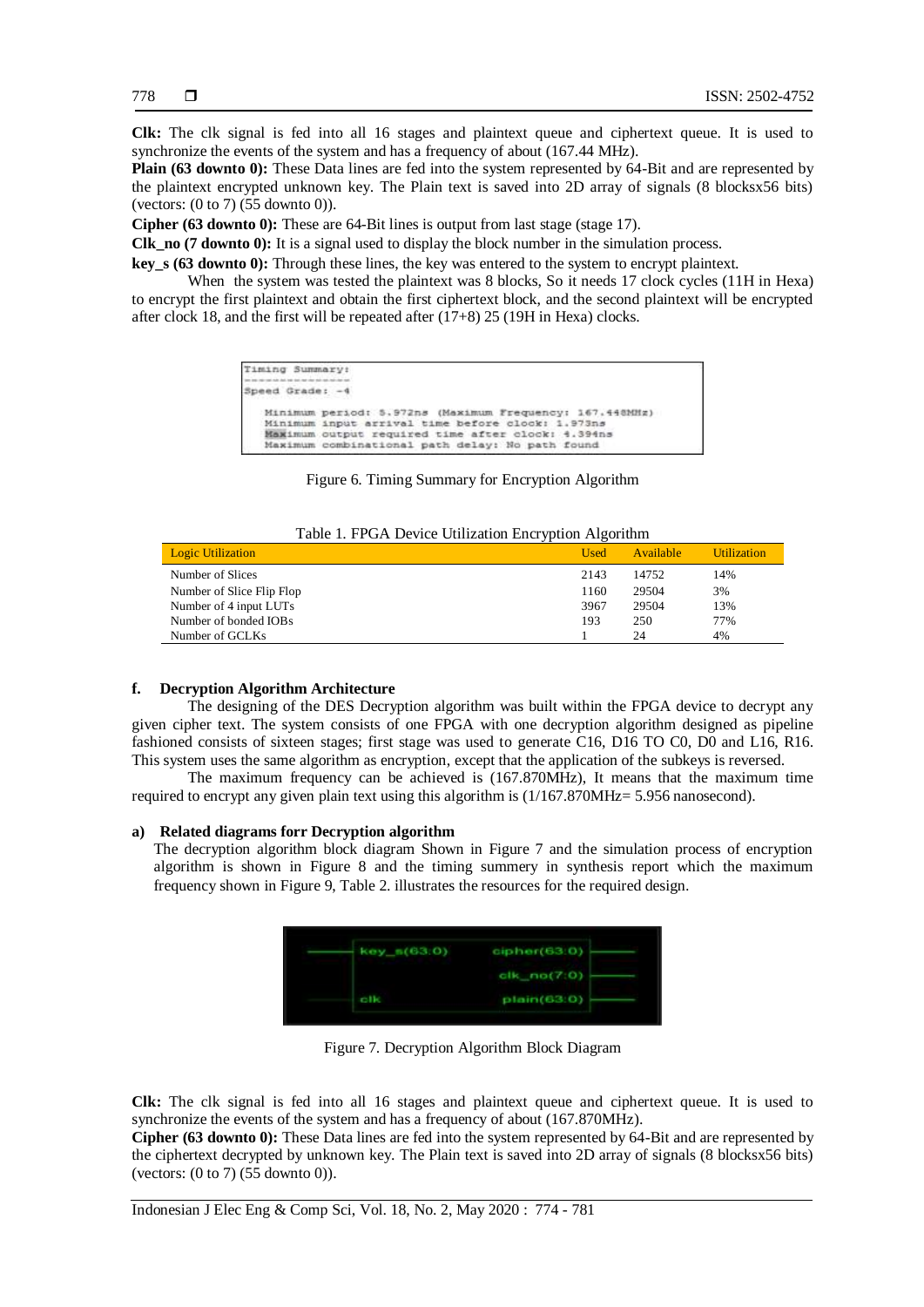**Plain (63 downto 0):** These are 64-Bit lines is output from last stage (stage 17).

**Clk\_no (7 downto 0):** It is a signal used to display the block number in the simulation process.

**Key\_s (63 downto 0):** Through these lines, the key was entered to the system to encrypt plaintext or to decrypt the **ciphertext.**



A: Decryption Process at Clock 0H

|                                           |             |                      |          |             |  |           |                 |              |  | 5306.0 ms |                      |            |  |         |                      |             |  |         |              |         |  |
|-------------------------------------------|-------------|----------------------|----------|-------------|--|-----------|-----------------|--------------|--|-----------|----------------------|------------|--|---------|----------------------|-------------|--|---------|--------------|---------|--|
| <b>Current Smutation</b><br>Time: 7000 ns |             |                      | 5800 ns. |             |  | $5100$ ns |                 | 5200 ms      |  | 5303 ns   |                      | 5400 ms    |  | 5500 ns |                      | 5600 ns     |  | 5700 ns |              | 5800 ns |  |
| all dit                                   | $\sigma$    |                      |          |             |  |           |                 |              |  |           |                      |            |  |         |                      |             |  |         |              |         |  |
| <b>四 登4 dik no(7:0)</b>                   | Sht9        |                      |          | <b>BOYS</b> |  |           |                 | <b>ETITE</b> |  |           |                      | <b>TYP</b> |  |         |                      | <b>ERIA</b> |  |         |              | ante-   |  |
| <b>■ 图4 (3phar(63.0)</b>                  | ъ.          |                      |          |             |  |           |                 |              |  |           | 6434400802814        |            |  |         |                      |             |  |         |              |         |  |
| <b>B Dev</b> 9/63.01                      | u.          |                      |          |             |  |           |                 |              |  |           | 647/2025042567100702 |            |  |         |                      |             |  |         |              |         |  |
| <b>D @4</b> plain(63.0)                   | $6 -$       | 141/502253623F3F3F79 |          |             |  |           | 1410808442DCAME |              |  |           | E4Y0123456789ABCOEF  |            |  |         | X 441000544090ASF00A |             |  |         | <b>SANGE</b> |         |  |
| o <sup>3</sup> period                     | <b>TEL.</b> |                      |          |             |  |           |                 |              |  |           | 300000000            |            |  |         |                      |             |  |         |              |         |  |
| all duty_cycle                            | 0.5         |                      |          |             |  |           |                 |              |  |           |                      | D.S.       |  |         |                      |             |  |         |              |         |  |
| $o$ anset                                 | 1.          |                      |          |             |  |           |                 |              |  |           | 3000                 |            |  |         |                      |             |  |         |              |         |  |
|                                           |             |                      |          |             |  |           |                 |              |  |           |                      |            |  |         |                      |             |  |         |              |         |  |
|                                           |             |                      |          |             |  |           |                 |              |  |           |                      |            |  |         |                      |             |  |         |              |         |  |

B: Decryption Process at Clock 11H

|                                                  |      |                                             |         |  |         |  |          |  |        | 366.7 m |           |           |                     |         |  |        |         |         |  |         |                                        |
|--------------------------------------------------|------|---------------------------------------------|---------|--|---------|--|----------|--|--------|---------|-----------|-----------|---------------------|---------|--|--------|---------|---------|--|---------|----------------------------------------|
| <b>Current Smulation</b><br><b>Eme: 6000 as:</b> |      | 5300 ns                                     | 3430 ns |  | 3500 ns |  | 3600 mil |  | 3701ns |         |           | 3800 mil. |                     | 3900 ns |  |        | 4000 ms | 4100 ms |  | 4200 ns |                                        |
| o <sup>11</sup> Cit.                             |      |                                             |         |  |         |  |          |  |        |         |           |           |                     |         |  |        |         |         |  |         |                                        |
| <b>日 图 cik no(7)</b>                             | 8h10 |                                             | -ittio  |  |         |  |          |  |        |         |           | $-3715$   |                     |         |  | 103.72 |         |         |  |         |                                        |
| ■ 중에 ciphed63:05                                 | ъ.   |                                             |         |  |         |  |          |  |        |         |           |           | 64h4AD90851481BE9   |         |  |        |         |         |  |         |                                        |
| <b>B B4</b> H 553 0                              | ъ.   |                                             |         |  |         |  |          |  |        |         |           |           | 6410025042507120702 |         |  |        |         |         |  |         |                                        |
| <b>四 图4 plain(63:0)</b>                          | 6.   | 0410E0540E039400040D 0 147103305020DA75F380 |         |  |         |  |          |  |        |         |           |           | 6410123456789ABCOEF |         |  |        |         |         |  |         | 4492003B44D00AF00A V MTER4BD54FFA67F62 |
| a. Denod                                         | æ.   |                                             |         |  |         |  |          |  |        |         | 200100000 |           |                     |         |  |        |         |         |  |         |                                        |
| all duty_cycle                                   | 0.5  |                                             |         |  |         |  |          |  |        |         |           |           |                     |         |  |        |         |         |  |         |                                        |
| $o$ . $0.50$                                     | v.   |                                             |         |  |         |  |          |  |        |         |           |           |                     |         |  |        |         |         |  |         |                                        |

C: Decryption Process at Clock 19H

Figure 8. Simulation Process for Decryption Algorithm

| Timing Summary: |                                                                                                       |
|-----------------|-------------------------------------------------------------------------------------------------------|
| Speed Grade: -4 |                                                                                                       |
|                 | Minimum period: 5.957ns (Maximum Frequency: 167.870MHz)                                               |
|                 | Minimum input arrival time before clock: 1.973ns<br>Maximum output required time after clock: 4.965ns |
|                 | Maximum combinational path delay: No path found                                                       |

Figure 9. Timing Summary for Decryption Algorithm

| Table 2. I pga Device Utilization Deery puoli Argoriumi<br><b>Logic Utilization</b> | Used | Available | <b>Utilization</b> |
|-------------------------------------------------------------------------------------|------|-----------|--------------------|
| Number of Slices                                                                    | 2172 | 14752     | 14%                |
| Number of Slice Flip Flop                                                           | 1168 | 29504     | 3%                 |
| Number of 4 input LUTs                                                              | 4036 | 29504     | 13%                |
| Number of bonded IOBs                                                               | 193  | 250       | 77%                |
| Number of GCLKs                                                                     |      | 24        | 4%                 |

# Table 2. Fnga Device Utilization Decryption Algorithm

# **3. RESULTS AND ANALYSIS**

Xilinx System Generator implements the High-Level Language design of DES Encryption and Decryption Algorithm. The design is simulated over System Generator, Xilinx ISE 10.1 and has been implemented over XC3S500E Spartan-3E FPGA.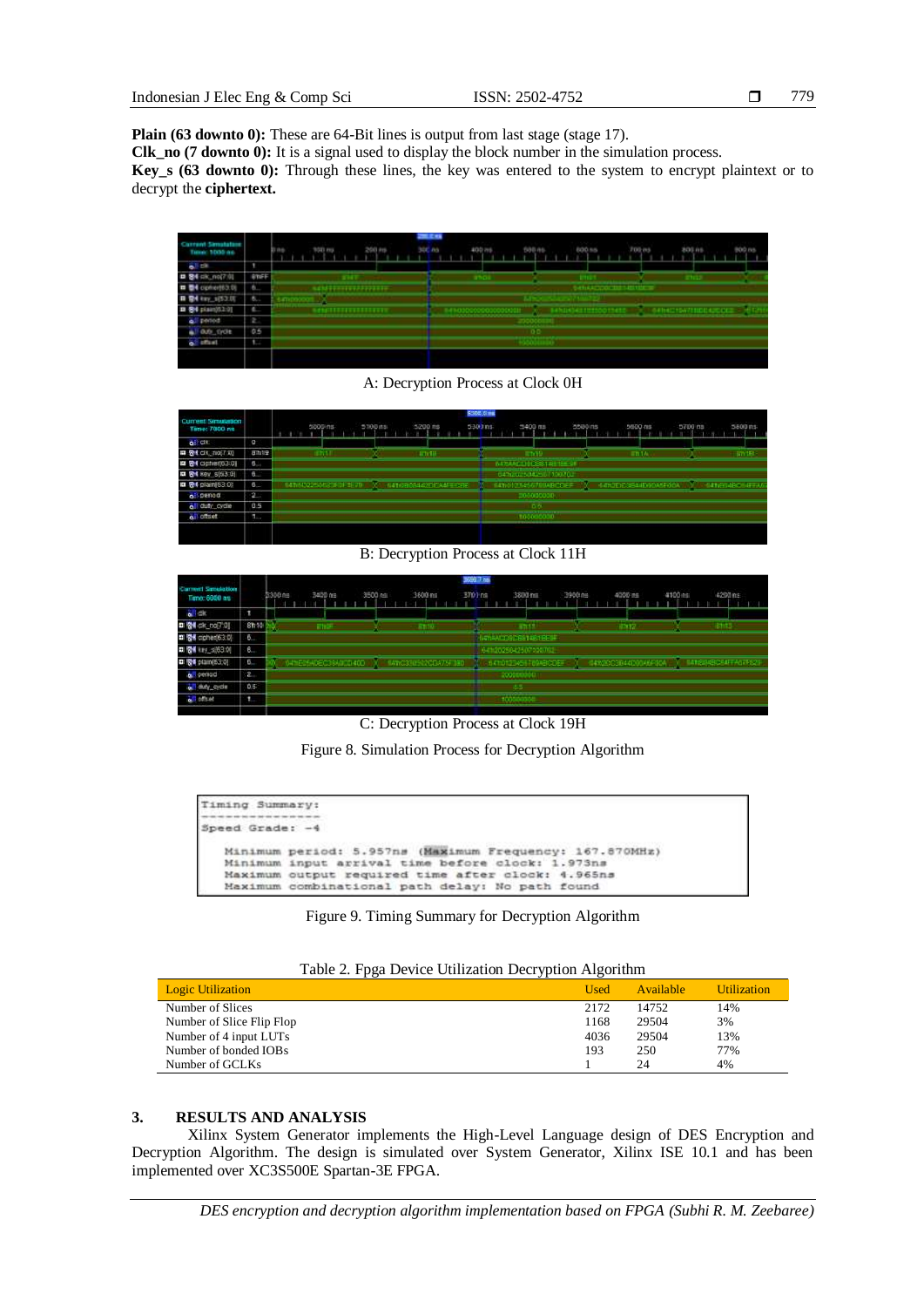| Table 3. Comparison with other Implementions |                       |                           |                    |                             |                           |
|----------------------------------------------|-----------------------|---------------------------|--------------------|-----------------------------|---------------------------|
| <b>Implementation</b>                        | <b>Device</b><br>used | <b>CLB</b> slices         | frequency<br>(MHz) | <b>Throughput</b><br>(Mbps) | <b>Design</b>             |
| <b>FOZIA HANIF[3]</b>                        | XC3S1600E             | $1344 +$<br>120<br>BRAMs. | 310.174            | 1240                        |                           |
| J. P. Kaps and C. Paar <sup>[4]</sup>        | <b>XCV4028EX</b>      | 741                       | 25.18              | 402.7                       | 16-stage pipeline Designs |
| M. McLoone and J.<br>McCanny[5]              | XCV1000               | 6446                      | 59.5               | 3808                        | 16-stage pipeline Designs |
| Abd El-Latif, Hamed, Hasaneen [7]            | <b>XC3S500E</b>       | 2062                      | 124.734            | 7983                        | 16-stage pipeline Designs |
| Seddik Bri <sup>[9]</sup>                    | <b>XC3S500E</b>       | 2046                      | 147.71             | 9453.47                     | 16-stage pipeline Designs |
| Soufiane Oukili <sup>[8]</sup>               | <b>XC3S500E</b>       | 2625                      | 161.03             | 10305.95                    | 16-stage pipeline Designs |
| <b>My Implementation</b>                     | <b>XC3S500E</b>       | 2143                      | 167.870            | 10688                       | 16 pipelining             |

As its clear from the Table 3, DES Encryption and Decryption algorithms have been implemented on many different platforms and techniques like [3], [4], [5], [7], [9] and [8]. From the results in the table, I found that the proposed 16-stage pipelined design gives 10688 (Mbps) more throughput than the designs of the mentioned references. Finally, from the comparison, I noticed that my implementation is competitive with the reported implementations.

#### **4. Conclusion**

However, in terms of frequencies, range in which these devices can work is limited and it is much less than those required for the microprocessors of PCs. In spite of this, they can give results much faster than PCs. Adding to that, FPGA devices are better used in building special purpose systems because these devices have much less cost than PCs with the same number of devices used. Another advantage of FPGAs related to the energy consumed which is much lower than that of PCs.

In this paper, an efficient FPGA implementation of the DES encryption/decryption algorithms based on pipelining concept is presented. The goal of using this concept is to achieve highest possible throughput. The 16-stage pipelining design. At a clock frequency of 167.448 MHz for encryption and 167.870MHz for decryption, the 16 pipelining design can encrypt/decrypt data block at a rate of 10688Mbps. The proposed implementation has been compared with other recent hardware implementations. The comparison has indicated that highest throughput can be achieved by the proposed FPGA implementation.

Finally, designing any system by the use of the (FPGA) devices affects the allowed frequencies. If a higher frequency is chosen than that which is permitted by the (Synthesizer), it will cause a system failure and raise the FPGA device temperature and make it out of the service. So, the system designer must choose the frequency which will be used as a clock generator of a frequency slightly less than that allowed by the (Synthesizer). In the future, it can be breaking other breakable encryption algorithms that more complex than the system designed for more benefits.

# **ACKNOWLEDGEMENTS**

Full thanks expressed to Duhok Polytechnic University (DPU). Great thanks to Dr. Riyadh Zaghlol, Dr. Amira Bibo, and Diyar Qader Zeebaree.

### **REFERENCES**

- [1] K. V. R. Kumar, "Analysis & Implementation of DES using FPGA Symmetric Encryption", International Journal of Engineering Technology, Management and Applied Sciences, vol. 4, no. 1, pp. 14–22, 2016.
- [2] S. R. M. Zeebaree, A. B. Sallow, B. K. Hussan, S. M. Ali, "Design and Simulation of High-Speed Parallel/Sequential Simplified DES Code Breaking Based on FPGA", 2019 International Conference on Advanced Science and Engineering (ICOASE), IEEE Xplore, pp. 76-81, 2019.
- [3] F. H. Khan, R. Shams, A. Hasan, and N. Hasan, "Implementation of Data Encryption Standard ( DES ) on FPGA", *J. Comput. Sci. Newports Inst. Commun. Econ.*, vol. 5, no. April, pp. 47–59, 2016.
- [4] A. J. Elbirt and C. Paar, "An FPGA implementation and performance evaluation of the Serpent block cipher", IEEE Computer Society Digital Library, vol. 1, pp. 33–40, 2000.
- [5] M. M. and J. V. McCanny, "New wideband/dualband CMOS LC voltage- controlled oscillator", *Comput. Eng.*, vol. 152, no. 3, pp. 189–209, 2005.
- [6] N. A. Saqib, F. R. Henriquez, A. D. P´erez, "A compact and efficient fpga implementation of the DES algorithm" *International Conference on Reconfigurable Computing and FPGAs ReConFig'04, Colima, Mexico,* 2004.